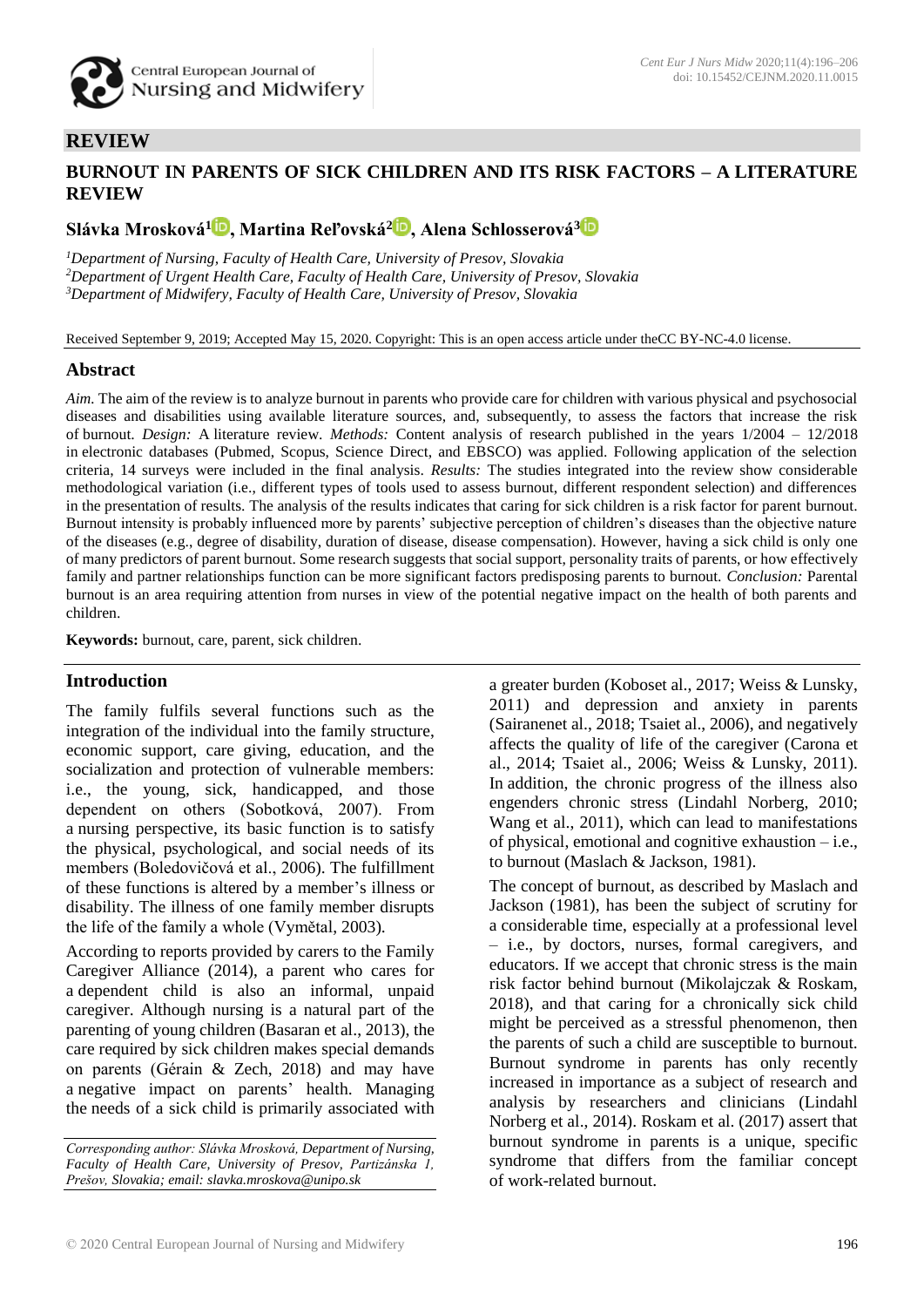Burnout, as a disease induced by stress, is the result of an imbalance between risks and resources; between factors that increase stress in the parent and factors that reduce stress (Mikolajczak & Roskam, 2018). Since burnout has a negative impact not only on the parent, the functioning of the family, and the relationship between partners, but also affects the parent-child relationship (Mikolajczak et al., 2018a) and may negatively interfere with parents' ability to care for a sick child (Lindahl Norberg et al., 2014), it is necessary to devote adequate attention to this issue.

#### **Aim**

The aim of this study was to summarize research into the burnout of parents who care for a sick child, while also analyzing the factors that determine burnout.

## **Methods**

#### *Design*

A literature review.

#### *Eligibility criteria*

With respect to the set goals, we formulated the following eligibility criteria: a) quantitative studies in full-text versions assessing the burnout of parents as primary, informal caregivers of children; b) studies involving sick children, regardless of the type of disease or their disability; c) studies analyzing the risk factors of parent burnout.

#### *Search Strategy*

Four databases were used: Pubmed, Scopus, Science Direct, and EBSCO. Surveys published between January 2004 and December 2018 were included in the review. The keywords used were: burnout "AND" / "OR" parent.

## *Study Selection inc. PRISMA flow diagram*

The search produced 1,020 records (figure 1 – PRISMA diagram).

## *Evaluation of quality of articles*

Quality of articles was assessed by two independent researchers (SM, MR). After following discussion, we excluded irrelevant research and research that not meet the set goals.

#### *Data extraction*

Duplicate records were excluded (n-74). The researchers excluded irrelevant research (i.e., professional burnout, children as the primary caregivers of parents/close relatives, studies analyzing burden and strain on parents but not burnout). Finally, 43 abstracts were included in the review process. The following were excluded from the final analysis:

- studies of a qualitative nature ( $n = 6$ ),
- intervention studies  $(n = 9)$ ,
- studies in a language other than English ( $n = 2$ ),
- studies indicating only the validity of the measurement tool to assess parent burnout (n-1),
- studies analyzing the consequences of burnout in parents  $(n = 1)$ ,
- studies in which the group of respondents had a combined character [parent(s) and another caregiver]  $(n = 1)$ ,
- studies lacking data on the analysis of the impact of children's diseases/disabilities on parental burnout  $(n = 8)$ .
- studies with no full-text version  $(n = 1)$ .

The final quantitative analysis included 14 surveys whose basic data are included in Table 1. The results of the research are presented according to the year of publication.

## **Results**

Lindahl Norberg (2007) analyzed burnout in the parents of children who had a malignant brain tumor. She compared their burnout levels with those of a group of parents of healthy children, and also compared burnout in mothers and fathers. The Shirom–Melamed Burnout Questionnaire scale (SMBQ) was used to assess burnout.

The global SMBQ score, and the scores for the subscales of exhaustion/fatigue and cognitive difficulties, were at significantly higher levels in mothers of children with tumors than in fathers. Similarly, the global SMBQ score, and the scores for the subscales of exhaustion/fatigue and cognitive difficulties were significantly higher in mothers of sick children than in mothers of healthy children. No statistically significant differences between fathers of sick and healthy children were identified. Clinically significant burnout (SMBQ  $\geq$  3.75) was found in 54%  $(n = 13)$  of mothers of sick children and in 34% of mothers of healthy children. In 20%  $(n = 4)$ of fathers of sick children and in 19% of fathers of healthy children, clinically significant burnout was identified. However, these differences were not significant.

Lindström et al. (2010) analyzed burnout (SMBQ scale and Karolinska Exhaustion Scale) in the parents of children with chronic disease (type 1 DM / inflammatory bowel diseases). They compared levels of burnout with a control group of parents (whose children were without severe, chronic disease) and, at the same time, they compared burnout in mothers and fathers.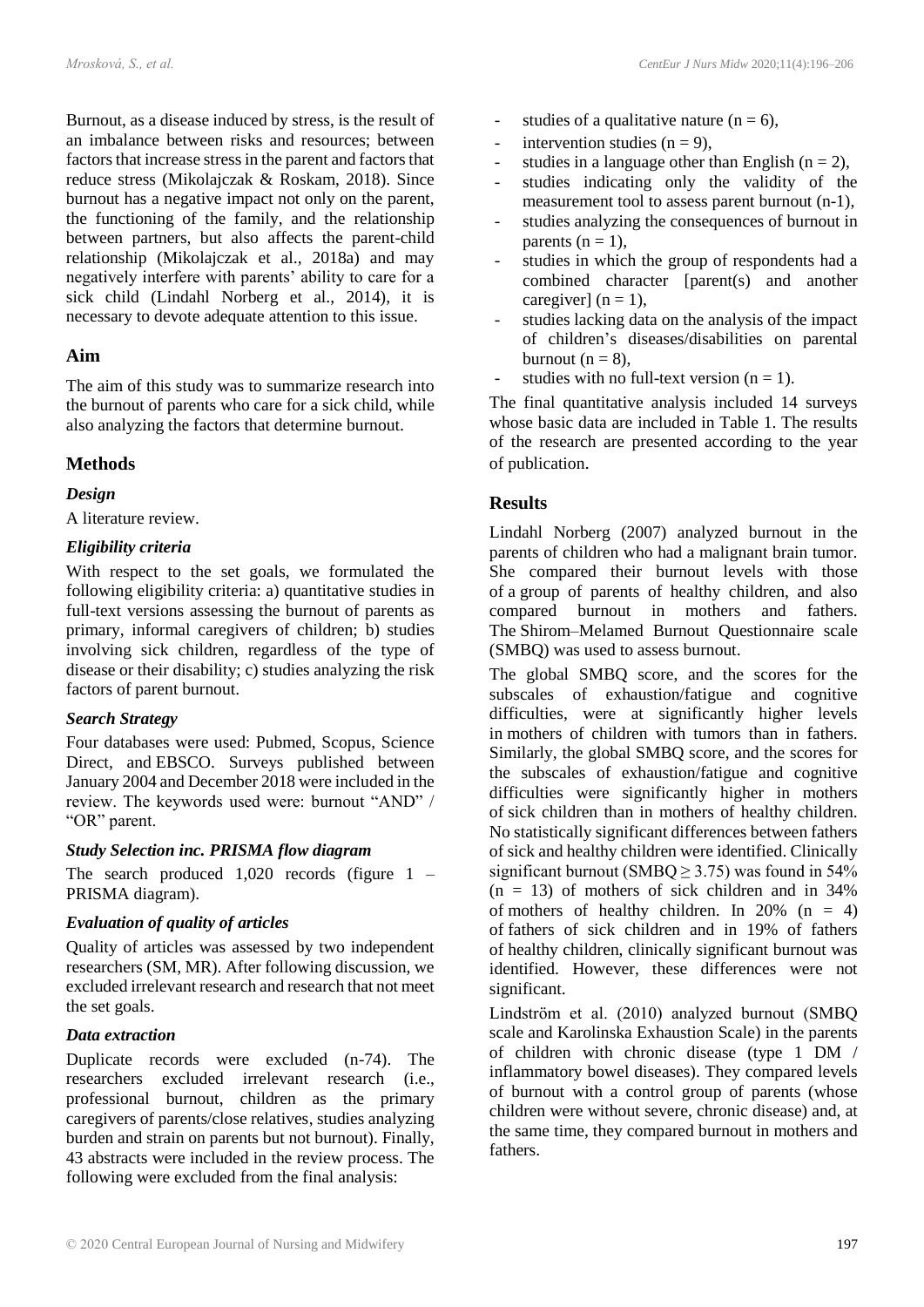

**Figure 1** Screening and selection of records (PRISMA diagram)

Thirty-six percent of parents of children with chronic disease had clinical burnout ( $\text{SMBO} \geq 3.75$ ) compared to 20.2% of parents from the control group ( $p = 0.001$ ). Nearly Forty-three percent (42.9%) of mothers of children with chronic disease had clinical burnout compared to 20.5% of mothers from the control group  $(p = 0.001)$ . There were no significant differences in fathers: 27% of fathers of children with chronic disease experienced clinical burnout compared to 19.6% of fathers in the control group ( $p = 0.304$ ). Both mothers and fathers of children with DM1 and nonspecific bowel diseases had higher levels of burnout in comparison with the control group of parents of healthy children; however, the differences were only significant in mothers of children with DM1  $(44.4\%$  versus 20.5%) ( $p = 0.001$ ).

Lindahl Norberg (2010) assessed the impact of selected predictors on burnout (using the SMBQ scale) in parents of children with brain tumors. Significant correlations were found between parent burnout and perception of stress  $(r = 0.74; p < 0.001)$ and perception of the effect of the disease on family life ( $r = 0.40$ ;  $p = 0.006$ ). Subsequent hierarchical regression analysis indicated that global stress explained 61% of variance of parent burnout, while parents' perception of the effect of the disease explained 6%. Other analyzed demographic and disease factors, including degree of injury, had no significant effect on burnout.

In their next study, Lindström et al. (2011) analyzed parental burnout using the SMBQ scale in children with type 1 diabetes mellitus, studying the impact of selected factors on parent burnout separately for mothers and fathers. Clinical burnout was found in 37.5% of parents (mothers: 44.4%; fathers: 28.4%) (SMBQ  $\geq$  3.75). Demographic factors, duration of disease, and values of HbA1c (glycatedhaemoglobin) had no significant impact on parent burnout. In mothers, clinical burnout was significantly associated with factors such as feeling stressed at work, financial worries, dissatisfaction with their relationship with their partner, the impact of their child's disease on daily routine, sleep disorders associated with the child's disease, and lack of practical and emotional support, and the difficulty of asking for support in the social environment. Low self-esteem, lack of time spent with their partner, lack of time for themselves, and lack of control over their life, were also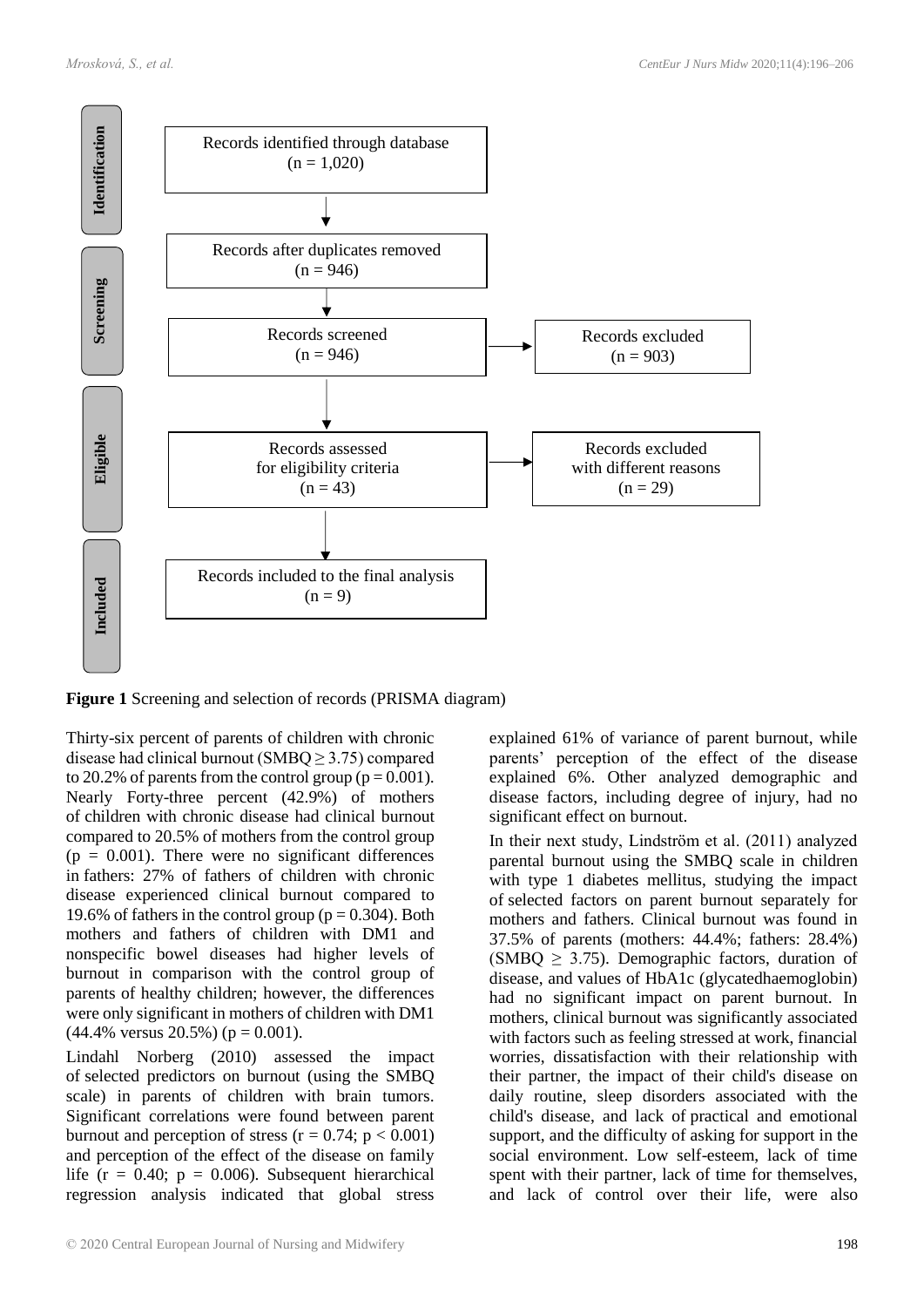significant factors in mothers. In fathers, clinical burnout was significantly associated with the following factors: financial worries, lack of practical support, difficulty of asking for support in the social environment, lack of time spent with partner, and lack of time for themselves. Karadavut & Uneri (2011) studied burnout in mothers of children with brachial plexus injury, examining the impact on burnout of both the degree of injury to the plexus brachialis (I.– III.), and children's degree of recovery, using the Maslach Burnout Inventory scale (MBI). Intensity of emotional exhaustion and depersonalization increased, while intensity of personal accomplishment decreased with increasing levels of plexus brachialis injury in children; however, the differences identified were not significant.

The main objective of a study by Basaran et al. (2013) was to analyze burnout in primary caregivers of patients with cerebral palsy and a control group of primary caregivers. Burnout was analyzed using the MBI. Caregivers of children with cerebral palsy had a significantly higher score  $(M = 14.0)$  for emotional exhaustion than parents in the control group  $(M = 10.6; p < 0.01)$ . Scores for the subscale of personal accomplishment were significantly lower in caregivers of children with cerebral palsy  $(M = 22.0)$  than in the control group  $(M = 26.2;$  $p < 0.01$ ). Depersonalization was slightly higher in the group of parents caring for children with cerebral palsy ( $M = 3.7$ ) than in the control group ( $M = 2.6$ ); however, the differences were not significant  $(p = 0.38)$ . The degree of gross motor injury in children with cerebral palsy did not correlate significantly with either MBI subscale.

The aim of a study carried out by Lindahl Norberg et al. (2014) was to compare burnout in parents of children after hematopoietic stem cell transplantation (first group) with that of parents of healthy children (control group). The former group of parents was divided into two subgroups: parents of children fewer than five years and parents of children more than five years after transplantation. The SMBQ scale was used for burnout analysis. Clinically significant burnout was identified in 39.0% of mothers and 27.6% of fathers (SMBQ  $\geq$  3.75). The control group consisted of 31.6% of mothers and 19.9% of fathers with clinically significant burnout. Burnout was significantly higher in fathers in the first five years after transplantation compared to the control group of fathers ( $p = 0.031$ ). There were no significant differences between the mothers of healthy and sick children ( $p = 0.061$ ). Five years after transplantation, no significantly higher level of burnout was identified in mothers or fathers compared to the control group of parents. Burnout in mothers and fathers correlated significantly with the functional impairment, level of activity, cognitive problems, mental health, selfesteem, state of health and symptoms of their children. However, significant correlations were identified in mothers and fathers in the first five years after transplantation only. After five years, the correlations between these factors and burnout were not significant.

Riva et al. (2014) analyzed burnout levels of parents of children after hematopoietic stem cell transplantation and the impact of selected psychosocial factors on burnout. The authors found clinically significant signs of burnout (SMBQ  $\geq$  3.75) in 34% of parents (39% of mothers; 27% of fathers). Parental burnout positively and significantly correlated with depression ( $r = 0.776$ ) and anxiety ( $r = 0.701$ ).

Lindahl Norberg & Forinder (2016) evaluated the associations between burnout (SMBQ scale), anxiety, and depression in a group of parents of children after hematopoietic stem cell transplantation. In their analysis, they included only parents who were found to have a clinically relevant level of one or more of the studied areas – i.e., burnout, anxiety, and depression. Clinically significant burnout was found in 17% of parents ( $n = 23$ ). In 22% ( $n = 29$ ) of parents both clinically significant burnout and anxiety were identified. Burnout and depression were found in 4% ( $n = 5$ ) of parents. Clinically significant burnout, anxiety, and concomitant depression were identified in 28% of parents (n = 38). Neither demographic factors nor factors related to the diseases of the children had any effect on parent burnout.

Jaramillo et al. (2016) assessed emotional exhaustion (MBI subscale) in parents of children with Down syndrome. The authors categorized parents who achieved an MBI subscale score of  $\geq$  19 (possible range: 0–54) as emotionally exhausted. Prevalence of emotional exhaustion was found in 54 out of 103 pairs of parents (52.64%). In ten cases, both parents suffered from exhaustion, while in 44 cases only one parent was emotionally exhausted (38 mothers : 6 fathers). Mothers were almost four times more likely to experience emotional exhaustion ( $OR = 3.6$ ) than fathers. Emotionally exhausted fathers spent significantly more time with their child than fathers in whom exhaustion was not identified.

The main aims of the study by Roskam et al. (2018) were to design a scale specifically to assess the burnout of parents – the Parental Burnout Assessment (PBA), and to analyze the impact of selected factors on burnout. According to the authors of the study, parents who report at least 65% of the symptoms of burnout every day are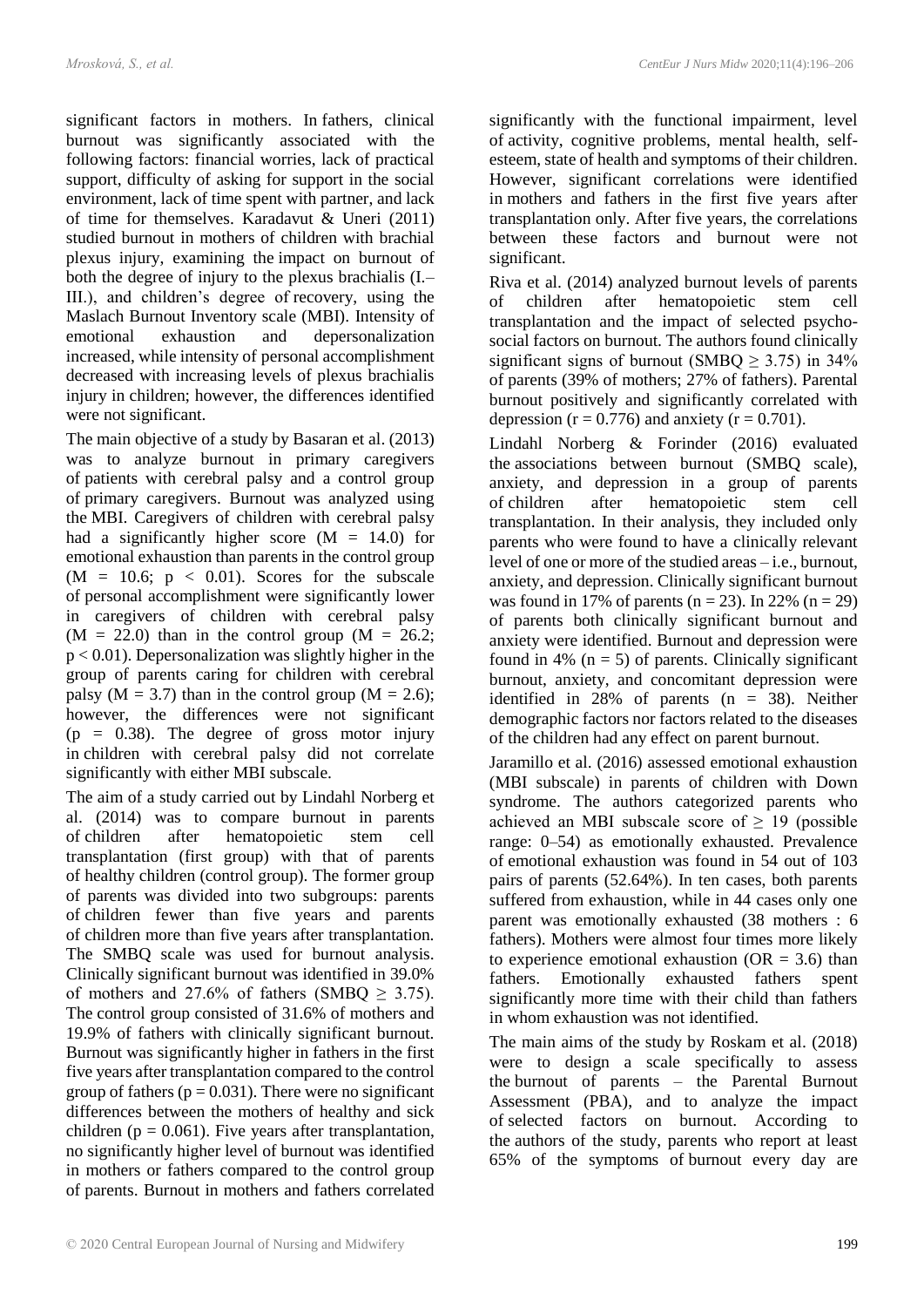experiencing burnout. On this basis, 5.9% of parents (7.0% of mothers and 1.6% of fathers) had burnout. The authors found low, significant correlations between some socio-demographic parameters and parental burnout (age:  $r = 0.07$ ; number of children:  $r = 0.14$ ). The type of family did not affect burnout in parents. The authors also found moderate to high associations between parental burnout and neuroticism  $(r = 0.47)$ ; co-parenting disagreement  $(r = 0.22)$ ; family disorganization  $(r = 0.53)$ ; and job burnout ( $r = 0.42$ ). The ANOVA test analysis showed significantly lower burnout in full-time working parents compared to part-time working parents, and in fathers compared to mothers. Higher burnout was found in parents caring for at least one child under five years of age. Another important finding was that parents who had at least one child with special needs  $(M = 34.30)$  had a statistically higher burnout level than parents who only cared for healthy children  $(M = 24.07)$ .

Sairanen et al. (2018) assessed the associations between burnout and various psychological variables in the parents of children with chronic diseases. Only parents with at least low burnout levels  $(SMBQ \ge 2.75)$  were enrolled in the study. Parental burnout significantly correlated with depression  $(r = 0.54)$ , anxiety  $(r = 0.67)$ , stress  $(r = 0.70)$ , experiential avoidance (r: 0.53), cognitive fusion  $(r = 0.47)$ , and mindfulness  $(r = -0.37)$ . A regression analysis with three predictors (experiential avoidance, cognitive fusion, and mindfulness), which were analyzed in parallel, indicated that only experiential avoidance had a significant impact on parent burnout. This predictor explained the 28% of variation in burnout.

Gérain & Zech (2018) compared the burnout of parents who provide nursing to children with special needs (CSN) to that of parents who take care of a healthy children, using the Parental Burnout Inventory (PBI) scale. In the subscale of emotional exhaustion, parents with CSN reported significantly more symptoms  $(M = 17.70)$  than parents of healthy children (M = 12.81) ( $p < 0.001$ ). In the subscale of emotional distancing, parents with CSN also had a significantly higher score  $(M = 7.91)$  than parents of healthy children  $(M = 5.42; p = 0.001)$ . In the subscale of personal accomplishment, the significant indicators were slightly lower; however, even in this area, parents with CSN had more symptoms  $(M = 8.35)$  than parents of healthy children  $(M = 7.00;$  $p = 0.016$ . Subsequently, the authors of the study categorized respondents into the following groups: parents of a healthy child/children, parents caring for one child with one special need, parents caring for one child with multiple comorbidities, and parents caring

for several children with special needs. In the emotional exhaustion subscale and the emotional distancing subscale, the authors did not find significant differences in burnout between parents of healthy children and parents with one child with one special need. However, significant differences in burnout were identified between the parents of healthy children and the parents of children with comorbidities, and parents who care for several CSNs. For the parents of a child with multiple comorbidities, the mean values were highest for all PBI subscales examined. In the personal accomplishment subscale, significant differences were found between the parents of healthy children and parents of children with multiple comorbidities only. Regression analysis revealed that every aspect of burnout (emotional exhaustion, emotional distancing, and personal accomplishment) is significantly influenced by coparenting disagreement and neuroticism, both in parents of healthy children and parents with CSN. Regression analysis showed that caring for a sick child with comorbidities and caring for several sick children had a significant impact on emotional exhaustion, but not on emotional distancing and personal accomplishment. Parental perception of the disease and the impact of the disease on the parent/family had a significant impact on emotional exhaustion and emotional distancing. In terms of adjusted  $\mathbb{R}^2$  values, regression analysis showed that the variation in emotional exhaustion was largely determined by parents' neuroticism, whether parents of healthy children or sick children.

Mikolajczak et al. (2018b) assessed the impact of a wide range of factors on parent burnout in 1,723 parents using the PBI scale. Linear regression showed that socio-demographic factors explained 3%, peculiarities of the child < 1% (including caring for the sick child), parental personality traits 22%, parental factors 45%, and factors of family functioning 29% of variation in parent burnout. Significant predictors of parental burnout included: caring for a child below five-years-old ( $\beta = 0.12$ ), part-time work ( $\beta = 0.13$ ), emotional stability ( $\beta = -0.13$ ), emotional intelligence  $(\beta = -0.30)$ , self-efficacy  $(\beta = -0.43)$ , parenting role restriction ( $\beta = 0.39$ ), positive parenting ( $\beta = -0.16$ ), marital satisfaction ( $\beta$  = -0.16), family disorganization  $(β = 0.31)$ , and certain aspects of parental cooperation – i.e., agreement between parents  $(\beta = 0.15)$  and support between parents ( $\beta$  = -0.10). An interesting finding was that caring for a sick child was not a significant predictor of parental burnout ( $\beta = 0.06$ ;  $p < 0.10$ ).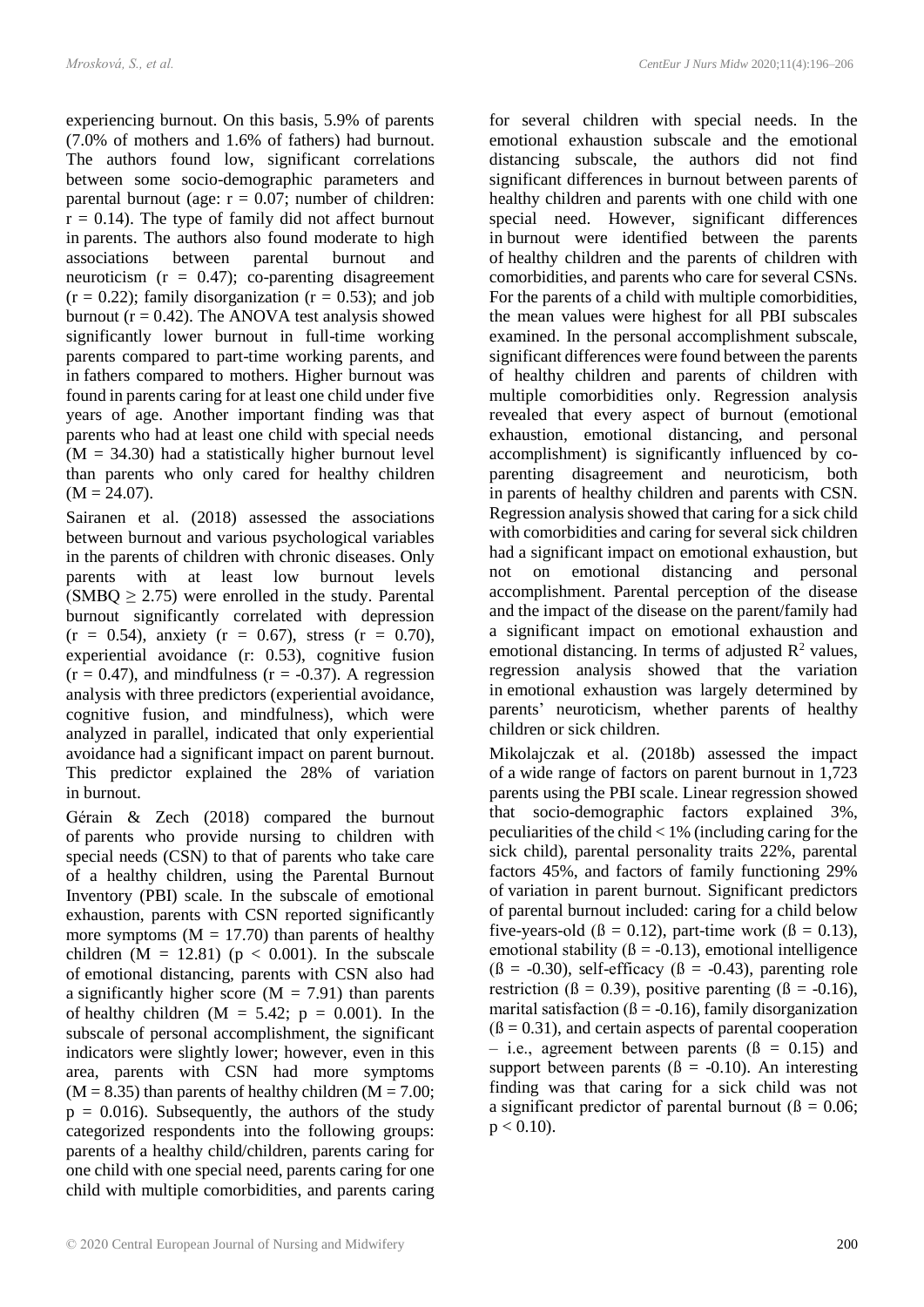| <b>Study</b><br>(year)          | <b>Burnout</b>                                                                                                       | Variables analyzedin relation<br>to burnout                                                                                   | <b>Basic characteristics of</b><br>parents / children, country,<br>selection of respondents                                                                                                                                                                                                                               | <b>Type of disease</b><br>of children                                                                 |
|---------------------------------|----------------------------------------------------------------------------------------------------------------------|-------------------------------------------------------------------------------------------------------------------------------|---------------------------------------------------------------------------------------------------------------------------------------------------------------------------------------------------------------------------------------------------------------------------------------------------------------------------|-------------------------------------------------------------------------------------------------------|
| <b>Basaran</b><br>et al. (2013) | <b>MBI</b>                                                                                                           | level of children's gross motor<br>injury                                                                                     | 143 caregivers of children<br>with cerebral palsy (94.4%<br>mothers; 2.1% fathers; 3.5%<br>other persons)<br>60 caregivers of healthy<br>children (91.7% mothers;<br>5.0% fathers; 3.3% other<br>persons)<br>age of children: $M = 8.6$ years<br>$(SD = 4.3)$<br>country: Turkey<br>selective selection of<br>respondents | cerebral palsy                                                                                        |
| Gérain &<br>Zech (2018)         | PBI<br>subscale:<br>emotional<br>exhaustion,<br>emotional<br>distancing,<br>personal<br>accomplishment               | socio-demographic factors<br>psycho-social impact of the<br>disease on the parent<br>neuroticism<br>co-parenting disagreement | 900 parents (79.6% women)<br>175 parents had at least one<br>child with special needs<br>Age of children: $M = 9,04$<br>years (SD: 6.88)<br>Country: England (53.3%),<br>Belgium (26.3%), United<br>States (9.6%), other countries<br>$(10.5\%)$<br>Global selection of<br>respondents                                    | chronic, severe<br>illness, disability,<br>behavioral,<br>emotional<br>problems,<br>learning problems |
| Jaramillo<br>et al. (2016)      | <b>MBI</b><br>emotional<br>exhaustion<br>subscale used                                                               | socio-demographic factors                                                                                                     | 103 pairs of parents<br>age of children: $M = 7.5$ years<br>$(SD = 1.9)$<br>country: Columbia<br>selective selection of<br>respondents                                                                                                                                                                                    | trisomy 21                                                                                            |
| Karadavut<br>& Uneri<br>(2011)  | <b>MBI</b><br>subscales:<br>emotional<br>exhaustion,<br>personal<br>accomplishment,<br>depersonalization             | level of brachial plexus injury<br>level of children's recovery                                                               | 17 mothers of sick children<br>country: Turkey<br>selective selection of<br>respondents                                                                                                                                                                                                                                   | paresis brachial<br>plexus                                                                            |
| Lindahl<br>Norberg<br>(2007)    | <b>SMBQ</b><br>subscales:<br>emotional<br>exhaustion/fatigue,<br>listlessness,<br>tension, cognitive<br>difficulties | gender of parents                                                                                                             | 44 parents (24 mothers; 20<br>fathers) of sick children<br>259 parents of healthy<br>children (59% mothers)<br>age of children at the time of<br>data collection: $M = 11$ years<br>country: Sweden<br>selective selection of<br>respondents                                                                              | malignant brain<br>tumor                                                                              |

#### **Table 1** Basic data of researches included in the literature review (Part 1)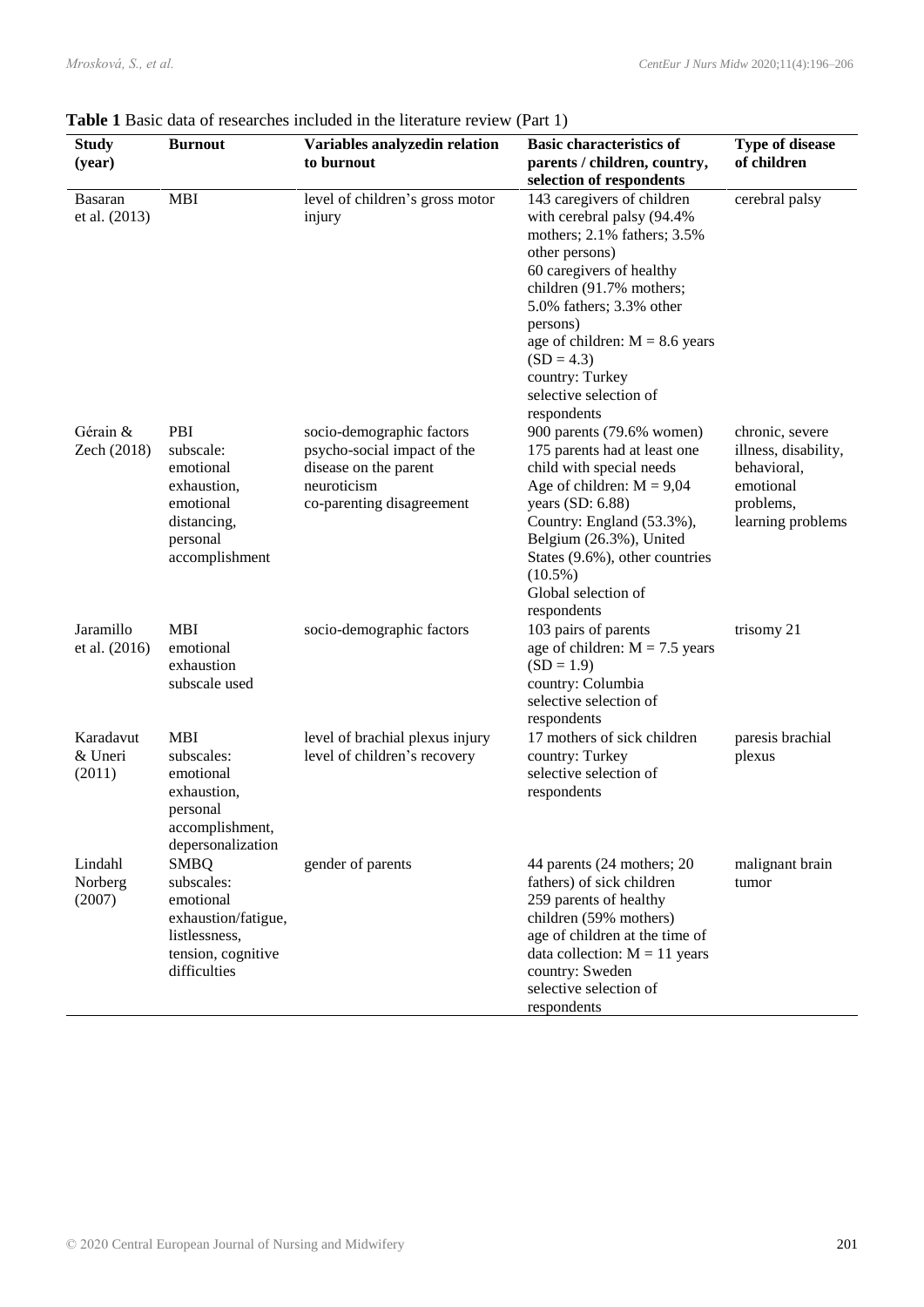| <b>Study</b><br>(year)                     | <b>Burnout</b>                                                                                                              | Variables analyzedin relation<br>to burnout                                                                                                                                                                                                                                                   | <b>Basic characteristics of</b><br>parents / children, country,<br>selection of respondents                                                                                                                                                                                                                                                                                                                                  | <b>Type of disease</b><br>of children                                                                                                              |
|--------------------------------------------|-----------------------------------------------------------------------------------------------------------------------------|-----------------------------------------------------------------------------------------------------------------------------------------------------------------------------------------------------------------------------------------------------------------------------------------------|------------------------------------------------------------------------------------------------------------------------------------------------------------------------------------------------------------------------------------------------------------------------------------------------------------------------------------------------------------------------------------------------------------------------------|----------------------------------------------------------------------------------------------------------------------------------------------------|
| Lindahl<br>Norberg<br>(2010)               | <b>SMBQ</b>                                                                                                                 | demographic factors<br>stressors (economic, work,<br>global)<br>estimation of long-term clinical,<br>neuro-psychological<br>consequences of children's<br>disease<br>perception of disease-related<br>influence on everyday life<br>perception of treatment severity<br>duration of treatment | 44 parents (24 mothers; 20<br>fathers) of sick children<br>age of children: $M = 11$ years<br>$(range: 5-18)$<br>country: Sweden<br>selective selection of<br>respondents                                                                                                                                                                                                                                                    | malignant brain<br>tumor                                                                                                                           |
| Lindahl<br>Norberg et<br>al. (2014)        | <b>SMBQ</b>                                                                                                                 | functional impairmentand level<br>of children's activity<br>cognitive problems of children<br>mental health and self-esteem of<br>children<br>health and symptoms of<br>children's disease                                                                                                    | 159 mothers and 123 fathers of<br>sick children<br>parents of healthy children<br>$(68\%$ mothers)<br>age of children at the time of<br>transplantation: $M = 66$<br>months<br>country: Sweden<br>selective selection of<br>respondents                                                                                                                                                                                      | stem cell<br>hematopoietic<br>transplantation                                                                                                      |
| Lindahl<br>Norberg &<br>Forinder<br>(2016) | <b>SMBQ</b>                                                                                                                 | demographic factors<br>anxiety, depression<br>factors related to childhood<br>disease                                                                                                                                                                                                         | 134 parents of sick children<br>(87 mothers; 47 fathers)<br>age of children at the time of<br>transplantation: $M = 6.5$ years<br>country: Sweden<br>selective selection of<br>respondents                                                                                                                                                                                                                                   | stem cell<br>hematopoietic<br>transplantation                                                                                                      |
| Lindström<br>et al. (2010)                 | 1.SMBQ<br>2. Karolinska<br>ExhaustionScale<br>subscales:<br>memory, physical<br>symptoms, sleep<br>disturbance,<br>emotions | gender of parents                                                                                                                                                                                                                                                                             | 251 parents of children with<br>type 1 DM; 38 parents of<br>children with non-specific<br>inflammatory bowel disease<br>age of children with type 1<br>DM/bowel diseases at the<br>time of disease diagnosis: $M =$<br>7.5 / $M = 9.9$ years<br>duration of disease: type 1<br>DM / bowel disease: $M = 5.4$ /<br>4.6years<br>124 parents of healthy<br>children<br>country: Sweden<br>selective selection of<br>respondents | Type 1 DM<br>and non-specific<br>inflammatory<br>bowel disease (11<br>children with<br>Crohn's disease,<br>14 children with<br>ulcerative colitis) |
| Lindström<br>et al. (2011)                 | <b>SMBQ</b>                                                                                                                 | demographic factors<br>HbA1c, duration of children's<br>disease<br>psychosocial factors (work<br>stress, financial stress, social<br>support, need forcontrol over<br><i>own life</i> )<br>self-esteem                                                                                        | 251 parents of sick children<br>$(142$ mothers; 109 fathers).<br>age of children with type 1<br>DM at the time of disease<br>diagnosis: $M = 7.5$ years<br>duration of type 1 DM: $M =$<br>5.4 years<br>country: Sweden<br>selective selection of<br>respondents                                                                                                                                                             | type 1 DM                                                                                                                                          |

#### **Table 1** Basic data of researches included in the literature review (Part 2)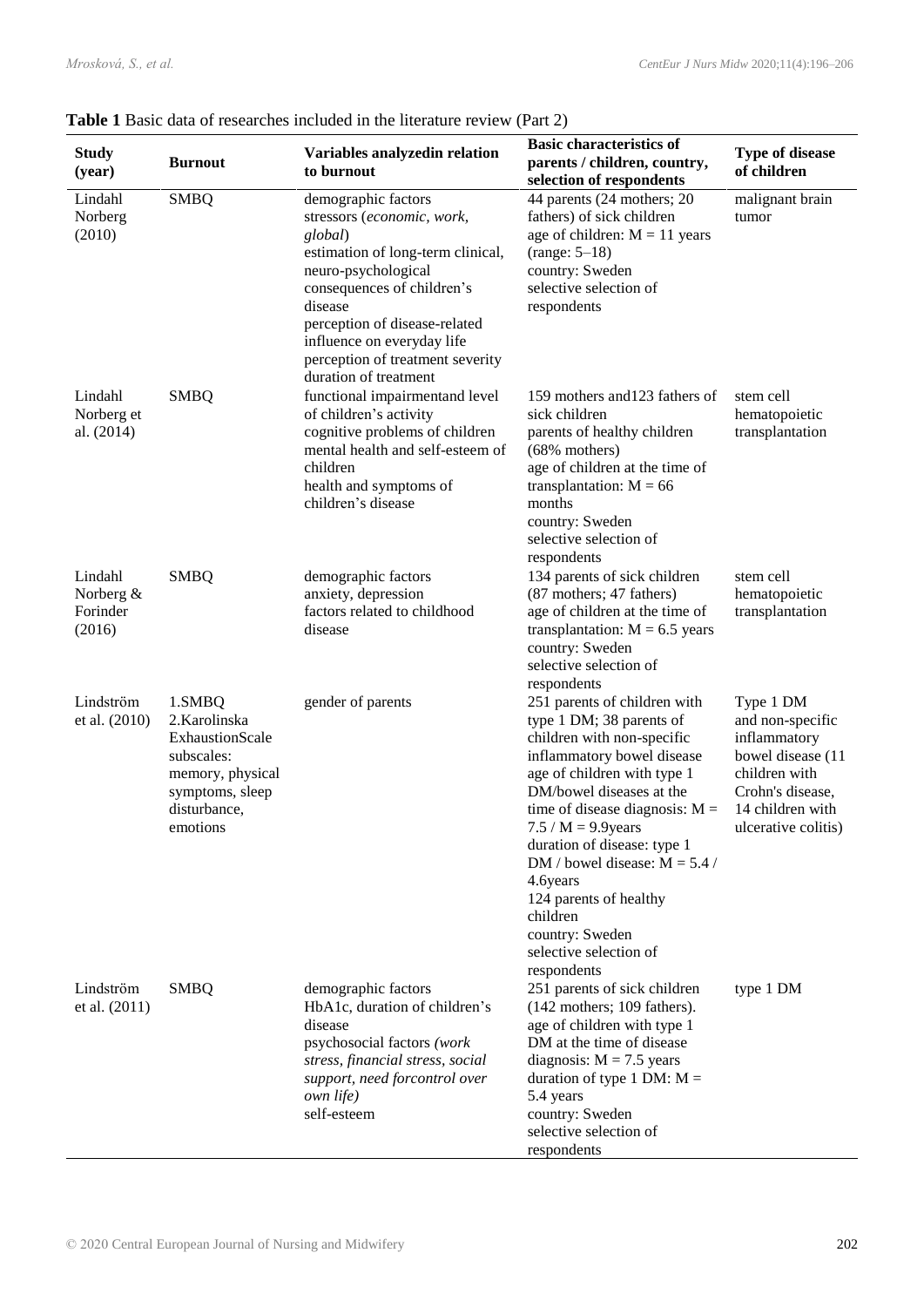|  | <b>Table 1</b> Basic data of researches included in the literature review (Part 3) |  |
|--|------------------------------------------------------------------------------------|--|
|--|------------------------------------------------------------------------------------|--|

| <b>Study</b><br>(year)           | <b>Burnout</b>                                                                                                                                      | Variables analyzedin relation<br>to burnout                                                                                                                                                                                                                                                                                                                                                                                                                                                                           | <b>Basic characteristics of</b><br>parents / children, country,<br>selection of respondents                                                                                                                                                                                                                 | <b>Type of disease</b><br>of children                                                                                                                                                                   |
|----------------------------------|-----------------------------------------------------------------------------------------------------------------------------------------------------|-----------------------------------------------------------------------------------------------------------------------------------------------------------------------------------------------------------------------------------------------------------------------------------------------------------------------------------------------------------------------------------------------------------------------------------------------------------------------------------------------------------------------|-------------------------------------------------------------------------------------------------------------------------------------------------------------------------------------------------------------------------------------------------------------------------------------------------------------|---------------------------------------------------------------------------------------------------------------------------------------------------------------------------------------------------------|
| Mikolajczak<br>et al.<br>(2018b) | PBI                                                                                                                                                 | socio-demographic factors<br>particularities of children (sick<br>child, adopted child, foster<br>child)<br>personality traits (anxiety<br>binding, avoidance, emotional<br>intelligence, extraversion,<br>agreeableness, emotional<br>stability, conscientiousness,<br>openness to experience)<br>parental factors (self-efficacy,<br>childrearing practices,<br>restriction of parental role)<br>family functioning factors<br>(marital satisfaction, family<br>disorganization, cooperation of<br><i>parents</i> ) | $1,723$ parents $(87\%$ women)<br>Children were 0-20 years old<br>$(27\%: 6-11 \text{ years}; 22\%: 2-5)$<br>years; $15\% : 0-2$ years)<br>country: Belgium (73.2%),<br>French-speaking European<br>countries (24.5%), other<br>countries outside Europe<br>$(2.3\%)$<br>global selection of<br>respondents | 11.3% of children<br>suffered<br>chronic/severe<br>illness or a<br>disability                                                                                                                           |
| Riva<br>et al. (2014)            | <b>SMBQ</b>                                                                                                                                         | anxiety, depression                                                                                                                                                                                                                                                                                                                                                                                                                                                                                                   | 146 mothers and 114 fathers<br>of sick children<br>age of children at the time of<br>transplantation: $M = 6.5$ years<br>age of children at the time of<br>data collection: $M = 12.1$<br>years<br>country: Sweden<br>selective selection of<br>respondents                                                 | stem cell<br>hematopoietic<br>transplantation                                                                                                                                                           |
| Roskam<br>et al. (2018)          | <b>PBA</b><br>subscales:<br>exhaustion in<br>parental role,<br>contrast in<br>parental self,<br>feeling of being<br>fed up, emotional<br>distancing | socio-demographic factors<br>job burnout<br>neuroticism<br>co-parenting disagreement<br>family disorganization                                                                                                                                                                                                                                                                                                                                                                                                        | 901 parents of healthy and<br>sick children (79.57%)<br>mothers)<br>age of children: 0-39 years<br>country: England (53.3%),<br>Belgium (26.3%), United<br>States (9.6%), other countries<br>$(10.5\%)$<br>global selection of<br>respondents                                                               | 3.7% children<br>withchronic/other<br>severe illness,<br>6.4% children<br>with disability,<br>16% with<br>behavioral,<br>emotional<br>problems or<br>learning problems                                  |
| Sairanen<br>et al. (2018)        | <b>SMBQ</b>                                                                                                                                         | experiential avoidance (i.e.<br>assessment of psychological<br><i>flexibility</i> )<br>mindfulness (i.e. tendency of<br>paying attention to present<br>moment in daily life)<br>cognitive fusion (i.e. ability to<br>persevere in their beliefs despite<br>the circumstances and to act in<br>contrast to the circumstances)<br>depression, anxiety, stress                                                                                                                                                           | 75 parents of sick children (14<br>men; 61 women)<br>country: Sweden<br>selective selection of<br>respondents                                                                                                                                                                                               | type 1 DM (48%)<br>other illness<br>$(52\%)$ : chronic,<br>congenital<br>diseases,<br>psychological or<br>functional<br>disability (mainly<br>ADHD, autism,<br>Asperger<br>syndrome,<br>cerebral palsy) |

*ADHD – Attention Deficit Hyperactivity Disorder; type 1 DM – type 1 diabetes mellitus; HbA1c – glycatedhemoglobin; MBI – Maslach Burnout Inventory; PBA – Parental Burnout Assessment; PBI – Parental Burnout Inventory; SMBQ – Shirom-Melamed Burnout Questionnaire; selective selection of respondents – selection based on the specific disease of the child; global selection of respondents – selection of non-specific, transversal character, which did not primarily select respondents (parents) based on the presence / absence of the disease or the disability of his / her child; the basic criterion for inclusion of the respondent was that it was the parent of at least one child*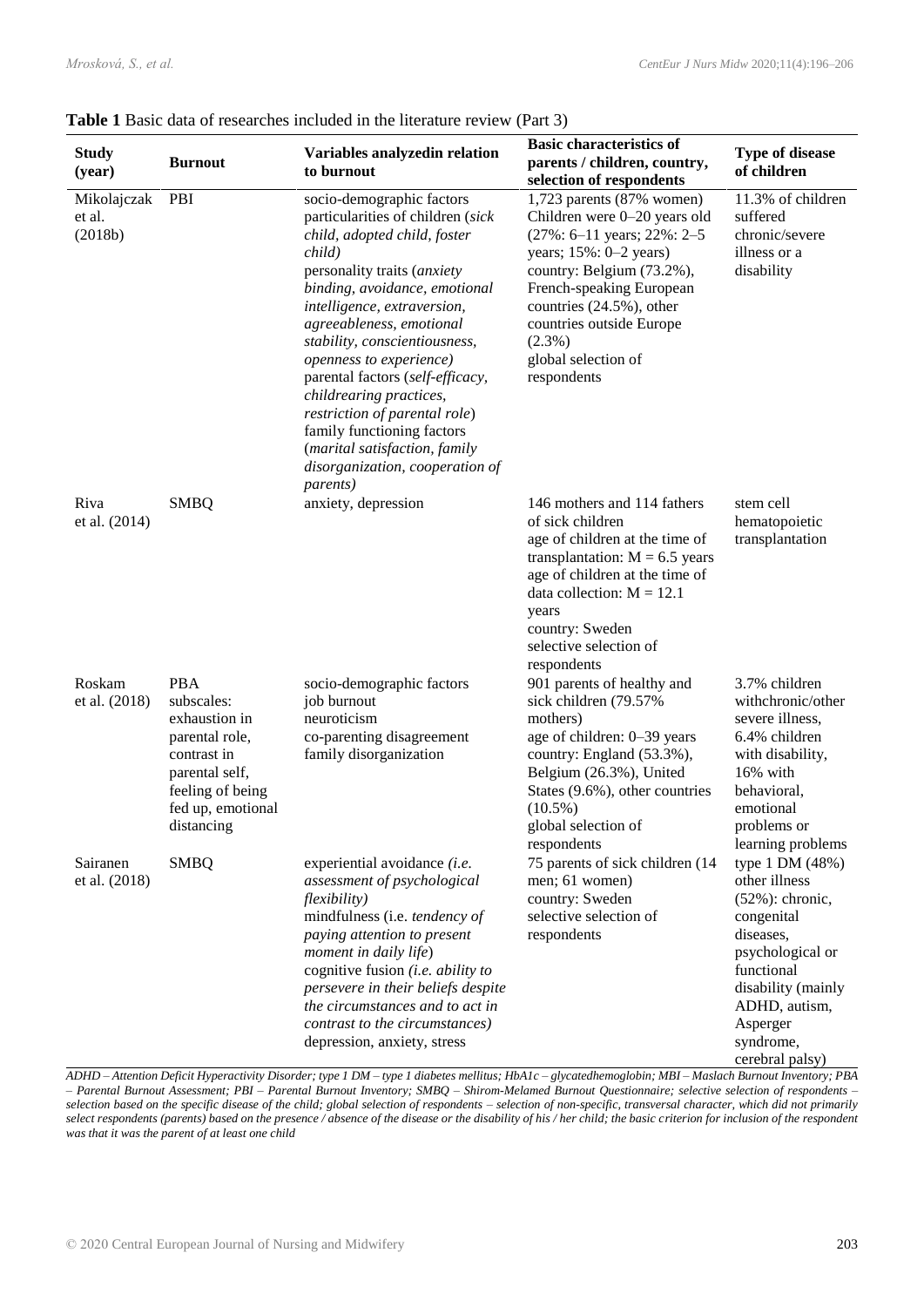# **Discussion**

The aim of this literature review was to analyze studies dealing with burnout of parents of sick children, and to examine the factors that determine burnoutin primary caregivers. The analysis involved 14 studies published between 2007 and 2018, with a significant predominance of studies from 2014 to 2018 ( $n = 8$ ). Most studies (with the exception of those published in 2018) were conducted in a group of parents of children with pre-specified chronic illnesses such as DM1, stem cell transplantation, cerebral palsy, and brain tumors. Parental burnout was examined with five different measuring scales, predominantly the SMBQ scale  $(n = 8)$ .

Given the diversity of study design, methods used to assess burnout, the intensity of burnout symptoms, the way respondents were selected (selective vs. global), and presentation of results, it is difficult to compare the prevalence of burnout in parents caring for sick children. Nevertheless, analysis of the studies included in the literature review revealed several clear phenomena.

The studies indicated no clear gender differences in burnout. While some results (Jaramillo et al., 2016; Lindahl Norberg, 2007; Lindström et al., 2010) point to a significantly higher burnout level in mothers of sick children, in other studies burnout was higher in fathers (Gérain & Zech, 2018; Lindahl Norberg et al., 2014). Surprisingly, Gérian and Zech (2018) found fatherhood, not only of sick but also of healthy children, to be a predictor of burnout. While the results of studies from earlier dates tend to indicate higher burnout in mothers, more recent studies increasingly suggest that fatherhood is also a risk factor for burnout. Although, historically the role of mothers has been more associated with household care and child rearing (Mendelová, 2014), particularly of sick children, many Western societies have seen a significant transformation in fathers' family role in recent years (Potančok, 2010; VanBakel et al. 2018), which may explain the inconsistency of research results.

Some studies point to a strong link and overlap between burnout and the mental health of parents (Lindahl Norberg & Forinder, 2016; Rivaet al., 2014; Sairanen et al., 2018), particularly regarding anxiety and depression. Studies analyzing parent's mental health and burnout through correlations do not exactly determine whether parental anxiety/depression is due to burnout or a causal factor, so they were integrated into the analysis.

Caring for a sick child is a strong risk factor for parent burnout. All studies comparing the parents of sick and healthy children (Basaran et al., 2013; Gérain & Zech,

2018; Lindahl Norberg, 2007; Lindahl Norberg et al., 2014; Lindström et al., 2010; Roskam et al., 2018) indicated higher intensity of burnout in parents of sick children or children with special needs. Although nursing is a natural part of parenthood (Šulová, 2005), the role of parent acquires a different meaning and content when the child has a long-term illness and has different physical or mental limitations. One of the main challenges for parents of sick children is to effectively manage their child's health problems (Karadavut & Uneri, 2011). Caring for a sick child is associated with "extra" activities beyond those involved in caring for a healthy child (Gérian & Zech, 2018). These include administration of medication, dietary adjustment, rehabilitation, special approaches to communication, dispensary visits to clinics, and hospitalization in the case of deterioration in health, etc. The aforementioned "extra" interventions carried out by the parents of sick children are a potential source of stress and burden, encouraging the onset of symptoms of burnout.

Caring for a sick child increases the probability of burnout, but caring for a child with multiple health problems, or caring for several sick children are even stronger factors leading to burnout (Gérain & Zech, 2018). Such nursing is enormously time-consuming, and physically, emotionally, socially, and financially demanding, having a cumulative negative impact on parents, reflected in even higher levels of burnout.

An interesting finding indicated by some studies (Basaran et al., 2013; Karadavut & Uneri, 2011; Lindahl Norberg, 2010; Lindahl Norberg & Forinder, 2016; Lindström et al., 2011) is that objective features of diseases such as a level of handicap, disease duration, and type of disease, do not have such a significant impact on burnout. Parents' subjective perception of diseases, and the impact of diseases on the parents/family, contribute more to burnout intensity (Gérain & Zech, 2018; Lindahl Norberg, 2010; Lindström et al., 2011). Subjective perception of one's own situation is a central element in understanding the consequences of nursing. The accumulation of subjective stressors predicts burnout to a greater extent than the amount or type of objective stressors (Gérain & Zech, 2018).

The literature review suggests that burnout concernsnot only the parents of sick children (although we see disease as a risk factor), but also parents caring for healthy children. Clinically significant burnout was found in 36% of parents with sick children and in 20.2% of parents with healthy children (Lindström et al., 2010); and in 39% of mothers of sick children and 31.6% of mothers of healthy children (Lindahl Norberg et al. 2014).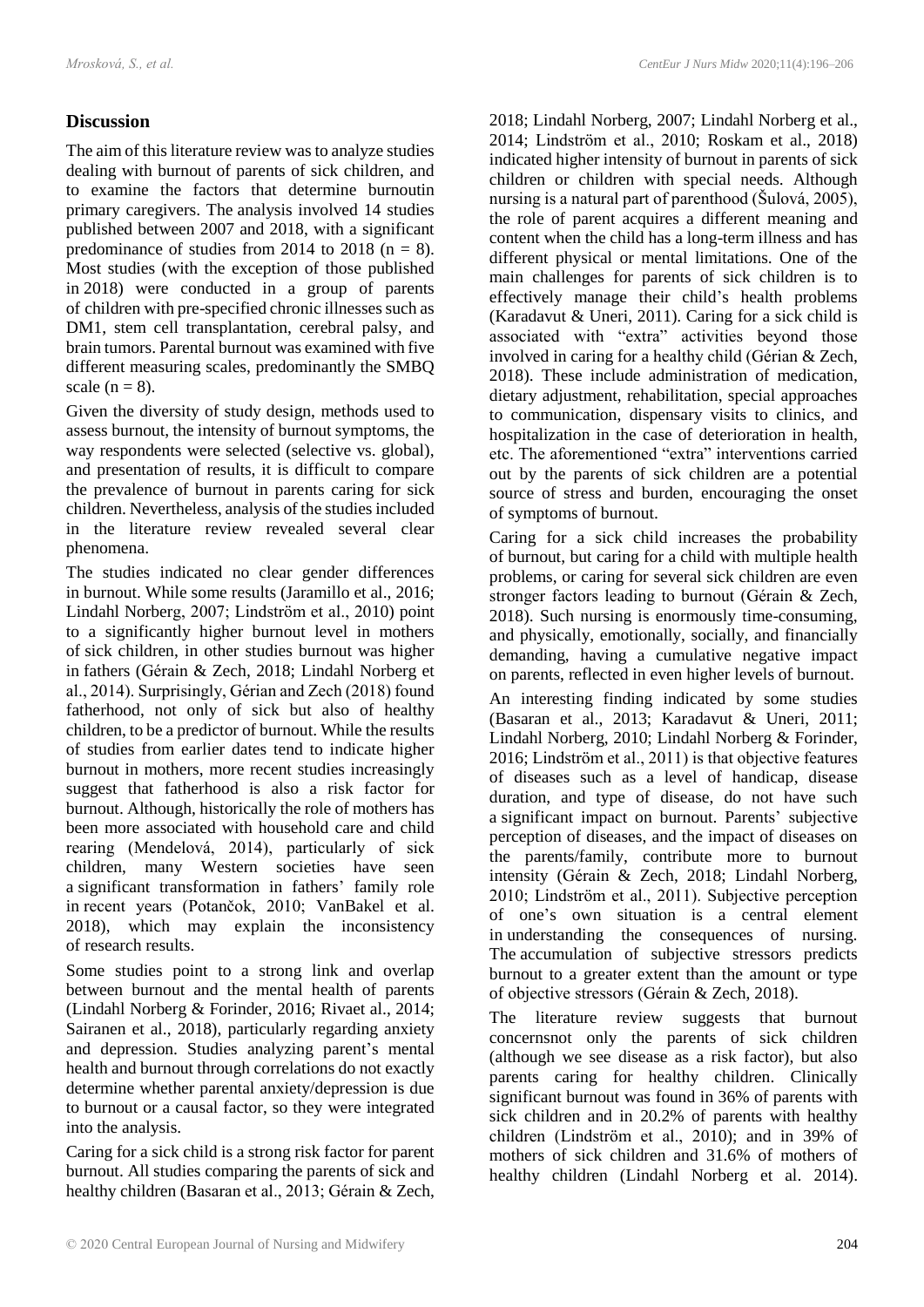Emotional exhaustion in parents of healthy children averaged 12.81, while in parents with one sick child the level was 15.47 (Gérain & Zech, 2018). Burnout is therefore higher in the parents of sick children, but it also occurs in the parents of healthy children. Parental burnout syndrome must, therefore, also be associated with other factors in addition to those caused by the illness of children. The results of studies indicate that socio-demographic factors have a low impact on burnout (Lindahl Norberg & Forinder, 2016; Mikolajczak et al., 2018b; Roskam et al., 2018). Factors related to functioning, family organization, cooperation between parents (Gérain & Zech, 2018; Mikolajczak et al., 2018b; Roskam et al., 2018), social support (Lindström et al., 2011) and parental characteristics such as self-confidence (Lindström et al., 2011), neurosis (Gérain & Zech, 2018; Roskam et al., 2018), emotional stability, and self-efficacy (Mikolajczak et al., 2018b) are considered more significant. In particular, the results of studies by Gérian & Zech (2018) and Mikolajczak et al. (2018b) indicate that factors connected with family or personality traits of parents are more significant and stronger predictors of burnout than the presence of disease in children itself.

#### *Limitation of study*

Only publications published in a full-text version, in English, and in monitored databases were included in the report.

#### **Conclusion**

Parenting is mainly associated with positive experiences. However, caring for sick children is of a different nature, requiring parents to carry out specific activities related to the management of their children's diseases. The literature review shows that parents caring for a sick child (especially with co-morbidities), or caring for sick children are at risk of burnout. It is important to take into greater consideration the subjective perception of children's diseases by their parents rather than to assess simply the objective characteristics of diseases. The review also suggests that when screening parents for risk of burnout, it is not appropriate to focus only on whether parents are caring for sick children, but also to assess the disposition of the parents, how effectively the family functions, and the relationship between partners. Parental burnout syndrome requires special attention from healthcare professionals, mainly because of the potential negative impact of burnout on the quality of childcare.

## **Ethical aspects and conflict of interest**

All the sources used in the review are cited. The authors are not aware of any conflict of interest.

#### **Author contributions**

Conception and design (SM, MR), data analysis and interpretation (SM, MR), manuscript draft (SM), critical revision of the manuscript (SM, MR, AS), final approval of the manuscript (SM, AS).

#### **References**

- Basaran, A., Karadavut, K. I., Uneri, S. O., Balbaloglu, O., & Atasoy, N. (2013). The effect of having children with cerebral palsy on quality of life, burn-out, depression and anxiety scores: a comparative study. *European Journal of Physical and Rehabilitation Medicine*, *49*(6), 815–822.
- Boledovičová, M., Czaková, Z., Krištofová, E., Líšková, M., Mesárošová, J., Nádaská, I., Padyšáková, H., Pavelová, Ľ., Polhorská, M., Rybárová, Ľ., Schmidtová, Z., Slamková, A., Tuchyňová, Ľ., Vöröšová, G., Zrubcová, D. (2006). *Pediatrické ošetrovateľstvo* [Pediatric nursing]. Osveta.
- Carona, C., Silva, N., Crespo, C., & Canavarro, M. C. (2014). Caregiving burden and parent-child quality of life outcomes in neurodevelopmental conditions: the mediating role of behavioral disengagement. *Journal of Clinical Psychology in Medical Setting*, *21*(4), 320–328.

<https://doi.org/10.1007/s10880-014-9412-5>

- Family Caregiver Alliance. National center on Caregiving. (2014). *Definitions.* [https://www.caregiver.org/definitions-0.](https://www.caregiver.org/definitions-0)
- Gérain, P., & Zech, E. (2018). Does informal caregiving lead to parental burnout? Comparing parents having children with mental and physical issues. *Frontiers in Psychology*, *9*, 884. <https://doi.org/10.3389/fpsyg.2018.00884>
- Jaramillo, S., Moreno, S., & Rodríguez, V. (2016). Emotional burden in parents of children with trisomy 21: descriptive study in a Colombian population. *Universitas Psychologica*, *15*(1), 29–38. [http://dx.doi.org/10.11144/Javeriana.upsy15-](http://dx.doi.org/10.11144/Javeriana.upsy15-1.ebpc) [1.ebpc](http://dx.doi.org/10.11144/Javeriana.upsy15-1.ebpc)
- Karadavut, K. I., & Uneri, S. O. (2011). Burnout, depression and anxiety levels in mothers of infants with brachial plexus injury and the effects of recovery on mothers' mental health. *European Journal of Obstetrics & Gynecology and Reproductive Biology*, *157*(1), 43–47. <https://doi.org/10.1016/j.ejogrb.2011.03.001>
- Kobos, E., Imiela, J., & Leńczuk-Gruba, A. (2017). Diabetes, childcare, and performance of family functions. *Medical Studies/Studia Medyczne*, *33*(1), 17–25. <https://doi.org/10.5114/ms.2017.66952>
- Lindahl Norberg, A. (2007). Burnout in mothers and fathers of children surviving brain tumour. *Journal of Clinical Psychology in Medical Setting*, *14*(2), 130–137. <https://doi.org/10.1007/s10880-007-9063-x>
- Lindahl Norberg, A. (2010). Parents of children surviving a brain tumor: burnout and the perceived disease-related influence on everyday life. *Journal of Pediatric Hematology/Oncology*, *32*(7), e285–e289. <https://doi.org/10.1097/MPH.0b013e3181e7dda6>
- Lindahl Norberg, A., Mellgren, K., Winiarski, J., & Forinder, U. (2014). Relationship between problems related to child late effects and parent burnout after pediatric hematopoietic